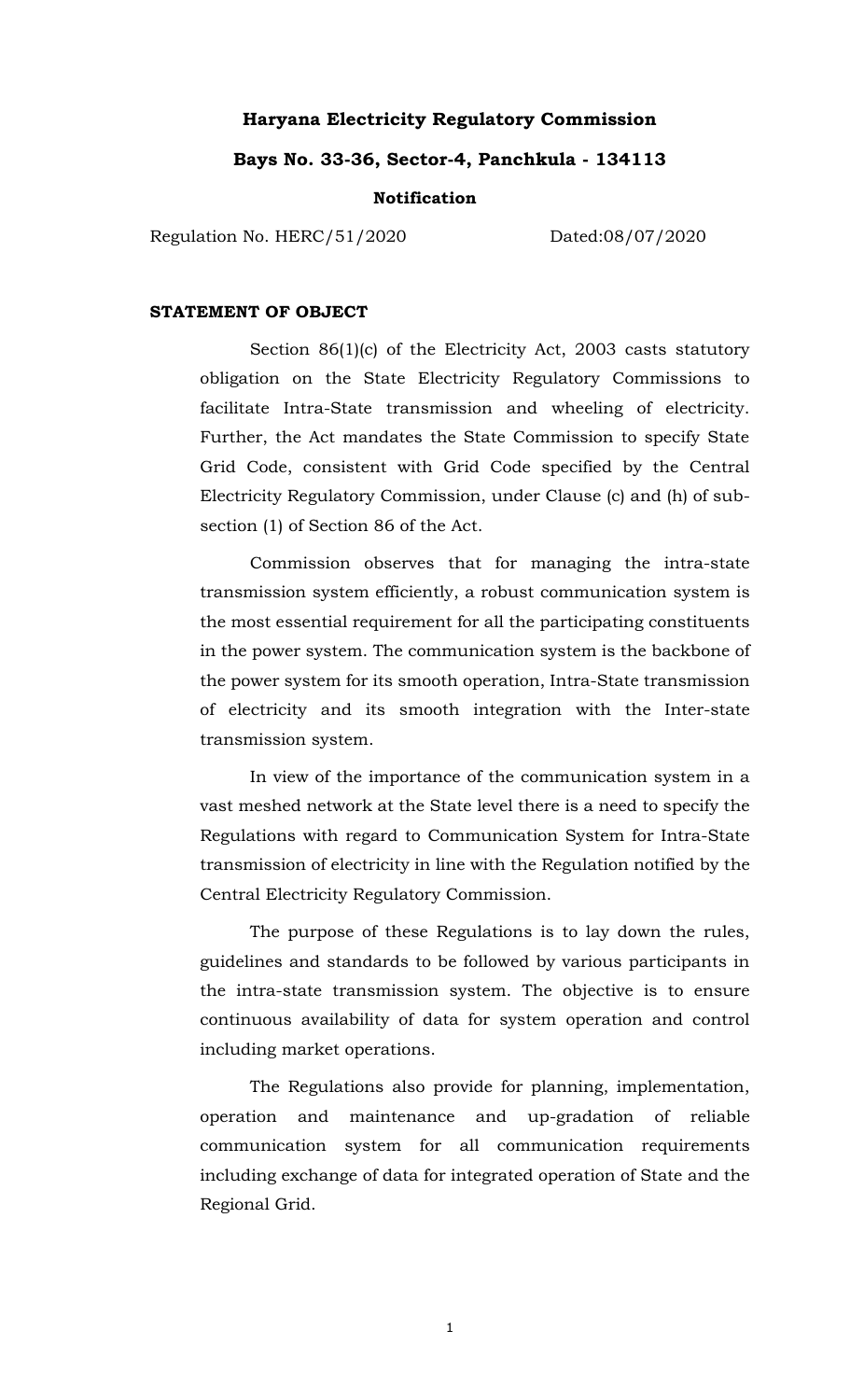The draft Regulations were placed on the Commission's website for inviting comments/suggestions/objections from the general public and the stakeholders by 9th August,2019.

Public Notice inviting comments/suggestions from the stake holders was also issued in the two national dailies dated 02.08.2019.

In exercise of the powers conferred under Section 181subsection 2(Zp) of the Electricity Act, 2003 (36 of 2003), read with clause (c) and (h) of sub- section (1) of Section 86 and all other powers enabling it in this behalf, the Haryana Electricity Regulatory Commission makes the following Regulations, namely:

## **1. Short title and Commencement:**

- (i) These Regulations may be called the Haryana Electricity Regulatory Commission (Communication System for Intra-State transmission of electricity) Regulations, 2020.
- (ii) These Regulations shall come into force w.e.f. the date of its publication in the Haryana Govt. Gazette.
- (iii) These Regulation shall extend to the whole of the state of Haryana.

#### **2. Definitions:**

- (i) In these regulations, unless the context otherwise requires: -
- a) "Ancillary Services" means in relation to power system (or grid) operation, the services necessary to support the power system (or grid) operation in maintaining power quality, reliability and security of the grid e.g. active power support for load following, reactive power support, black start, etc.;
- b) "Associated communication system" means a communication system associated with a project, set up for exchange of voice/video data with load dispatch centre as per Grid Code HGC/IEGC.
- c) "Commission" means the Haryana Electricity Regulatory Commission.
- d) "Communication Channel" means a dedicated virtual path configured from one user's node to another user's node, either directly or through intermediary node(s) to facilitate voice, video and data communication and tele-protection system.
- e) "Communication network" means an interconnection of communication nodes through a combination of media, either directly or through intermediary node(s);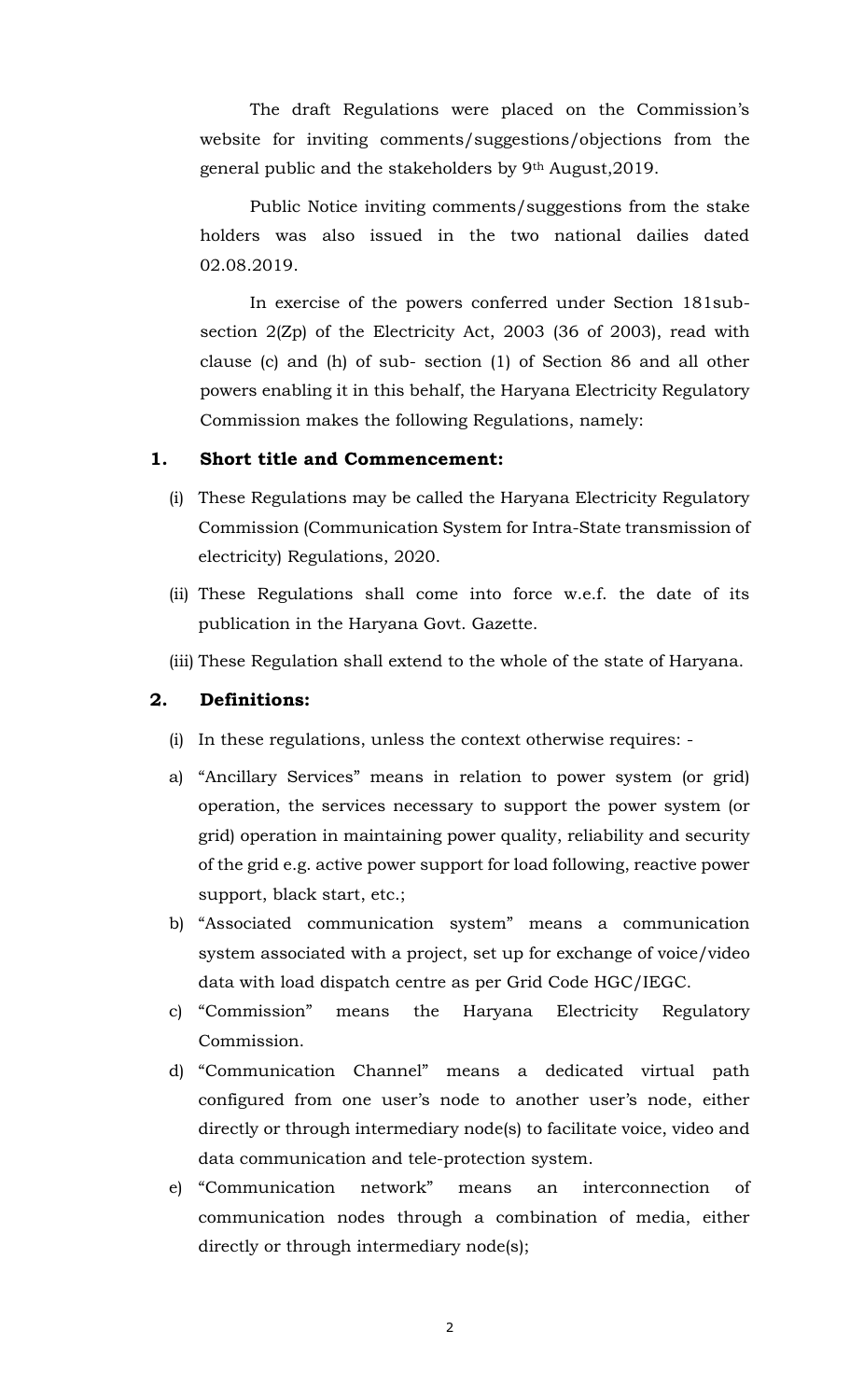- f) "Communication system" is a collection of individual communication networks, communication media, relaying stations, tributary stations, terminal equipment usually capable of interconnection and inter- operation to form an integrated communication backbone for power sector. It also includes existing communication system of Intra/Inter State Transmission System, Satellite and Radio Communication System and their auxiliary power supply system, etc. used for regulation of inter-State and intra-State transmission of electricity;
- g) "data" means a set of values of analogue or digital signal including text, voice, video, tele -protection, alarm, control signal, phasor, weather parameter, parameter of a machine or the power system.
- h) "Forecasting Service Provider (FSP)" means a service provider who provides forecast related to weather/Renewable Energy Resources and Demand for use of Users.
- i) "PMU (Phasor Measurement Unit)" means a device which provides phasor information (both magnitude and phase angle) for one or more phases of AC voltage or current waveforms in real time.
- j) "Real time operation" means action to be taken at a given time at which information about the electricity system is made available to the Load Despatch Centre concerned;
- k) "Real time data" denotes information relating to current operating state of power system in accordance with system operation and control requirements.
- l) "Remote Terminal Units" (RTU) means a device suitable for measuring, recording and storing the consumption of electricity or any other quantity related with electrical system and status of the equipment in real time basis and exchanging such information with the data acquisition system for display and control and shall include, wherever applicable, other equipments such as transducers, relays with necessary wiring and accessories.
- m) "Renewable Energy Management Centres" means the centres being established in India to enable forecasting, scheduling and monitoring of renewable energy generation.
- n) "STU" (State Transmission Utility) means the board or the Government Company as specified by the State Government under sub -section (1) of Section 39 of the Act;
- o) "Supervisory/system control and data acquisition (SCADA)" means a system of remote control and telemetry used to monitor and control the transmission system;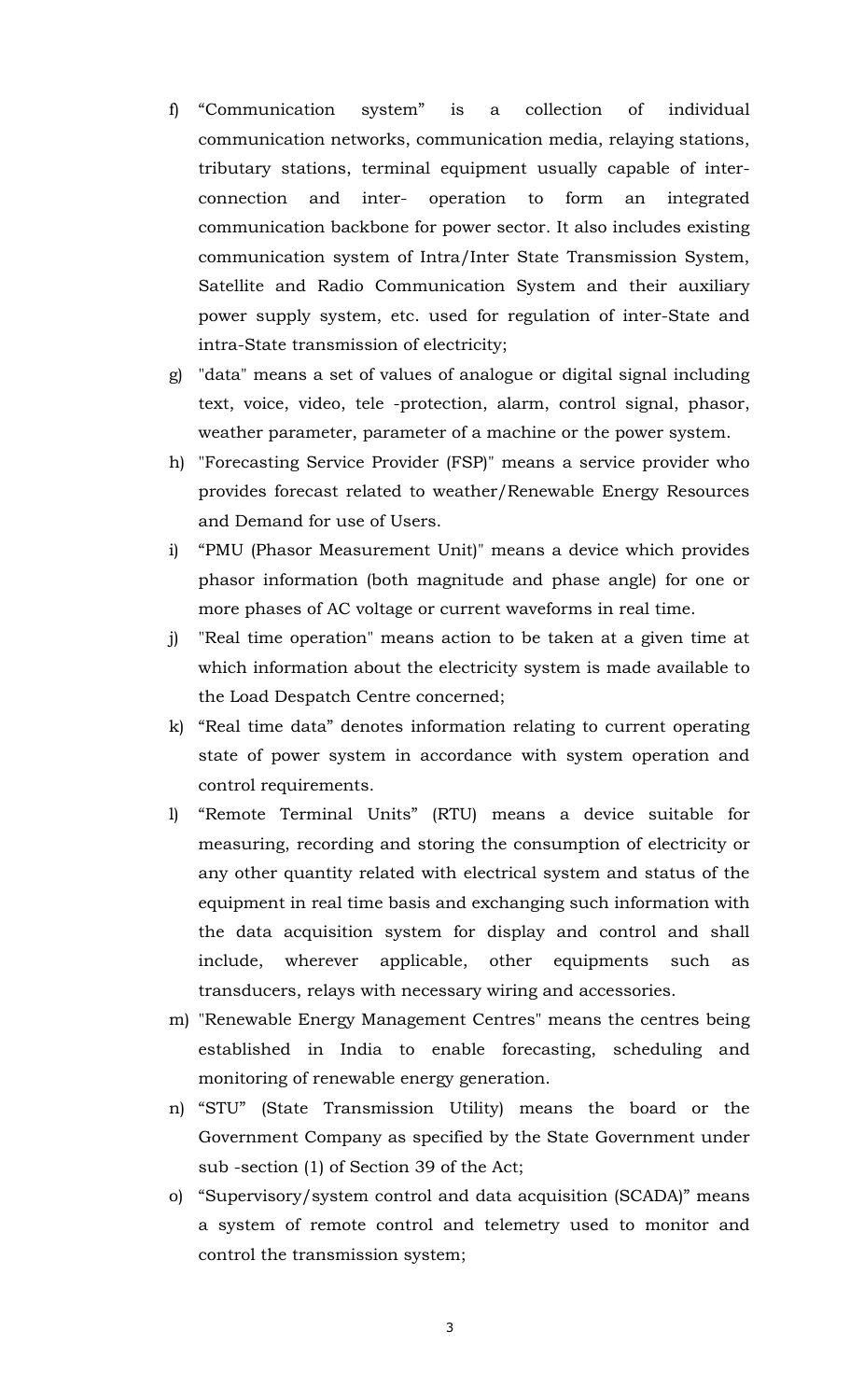- p) "system operation function" includes monitoring of grid operations, supervision and control over the Intra-State Transmission System, real time operations for grid control and dispatch, system restoration following grid disturbances, compiling and furnishing data pertaining to system operation, congestion management, black start coordination and any other function(s) assigned to the SLDC under the Act or any regulations and orders of the Commission;
- aa) "User" means a person such as a Generating Company including Captive Generating Plant, RE Generator, Transmission Licensee [other than the Central Transmission Utility (CTU) and State Transmission Utility (STU)], Distribution Licensee, a Bulk Consumer, whose electrical system is connected to the ISTS or the intra-State transmission system.
- ab) "Wide band Node" means interface point on the wideband data communication system with an ability to simultaneously transport multiple signals of very high capacity bandwidth requirement.
- ac) "State Load Despatch Centre (SLDC)" means the centre established under subsection (1) of Section 31 of the Act; Save as aforesaid and unless repugnant to the context or the subject- matter otherwise requires, words and expressions used in these Regulations and not defined, but defined in the Act, or the Grid Code or any other regulations of this Commission shall have the meanings assigned to them respectively in the Act or the Grid Code or any other Regulations.

#### **GENERAL**

# **3. Scope and Applicability:**

- (i) These regulations shall apply to the constituent/ participants/ users in the State transmission system for installation of the communication infrastructure to be used for data / speech communication and tele- protection for the power system at Intra-State level to work in perfect coordination with the Regional Communication system.
- (ii) All Users, SLDC, STU and intra-state Power Exchanges shall abide by the principles and procedure provided in these regulations as may be applicable to them.

# **4. Nodal Agency:**

Provided that SLDC shall be the coordinating agency for ensuring integration of communication system at Intra-State level with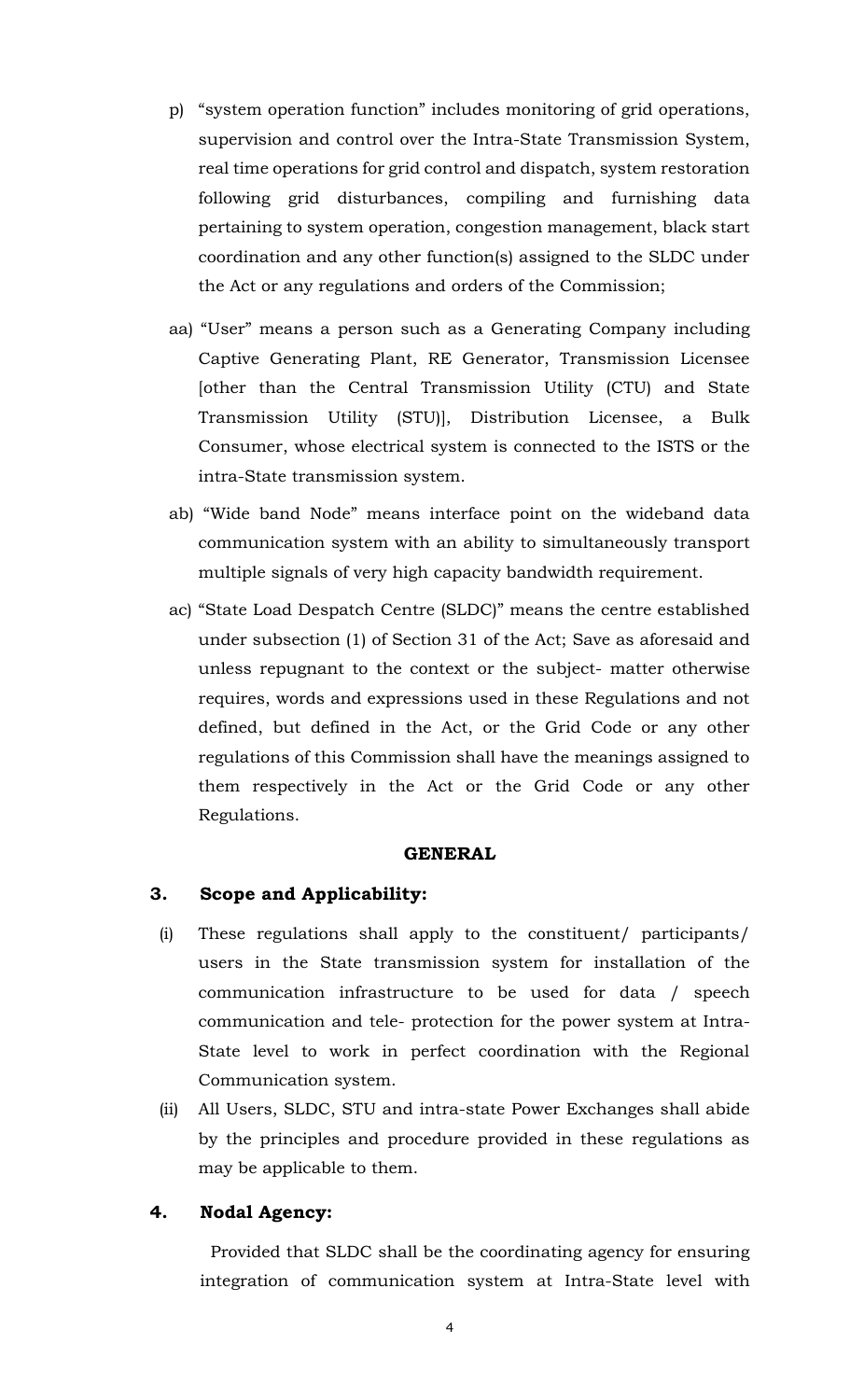SCADA, WAMS, Video Conferencing Systems (VCS), Automatic Meter Reading (AMR), EPABX, Tele- protection system and the communication system with State Generating Stations, distribution companies, Intra-State entities, intra-State transmission system, etc.

# **5. Responsibilities of Various Organizations:**

# **5.1 Role of State Government:**

 The State shall constitute and notify a Standing Committee for Communication System in the State Power Sector. The Standing Committee shall be responsible to:

- (i) Prepare a perspective plan for communication duly considering optimal utilization of transmission assets for communication purposes having regards to the transmission planning carried out by the STU in line with the communication planning criterion and guide lines of CEA as well as technical standards, cyber security requirements in accordance with the cyber security policy of Govt. of India from time to time, protocol for the communication system for power sector with in the country.
- (ii) carry out periodic review of the perspective plan.
- (iii) monitor and facilitate timely completion of schemes and projects for improving and augmenting the associated communication system along with transmission system in the power sector.

# **5.2 Role of STU:**

- (i) The STU shall be responsible for planning, coordination and development of reliable communication system for data communication within the State. This shall include appropriate protection path among State Load Despatch Centre, Area LDC, Sub-LDC and DISCOM LDC including Main and backup as applicable along with STU Sub-Stations, intra-State Generating Stations, IPPs, renewable energy sources connected to the State Transmission system, Intra-State entities, STU, State distribution companies, Centralized Coordination or Control Centres for generation and transmission. Provided while carrying out planning process from time to time, STU shall, in addition to the data collected from and in consultation with the users, consider operational feedback from RLDC and SLDC.
- (ii) The STU shall plan the communication system comprehensively and prospectively for users taking into consideration the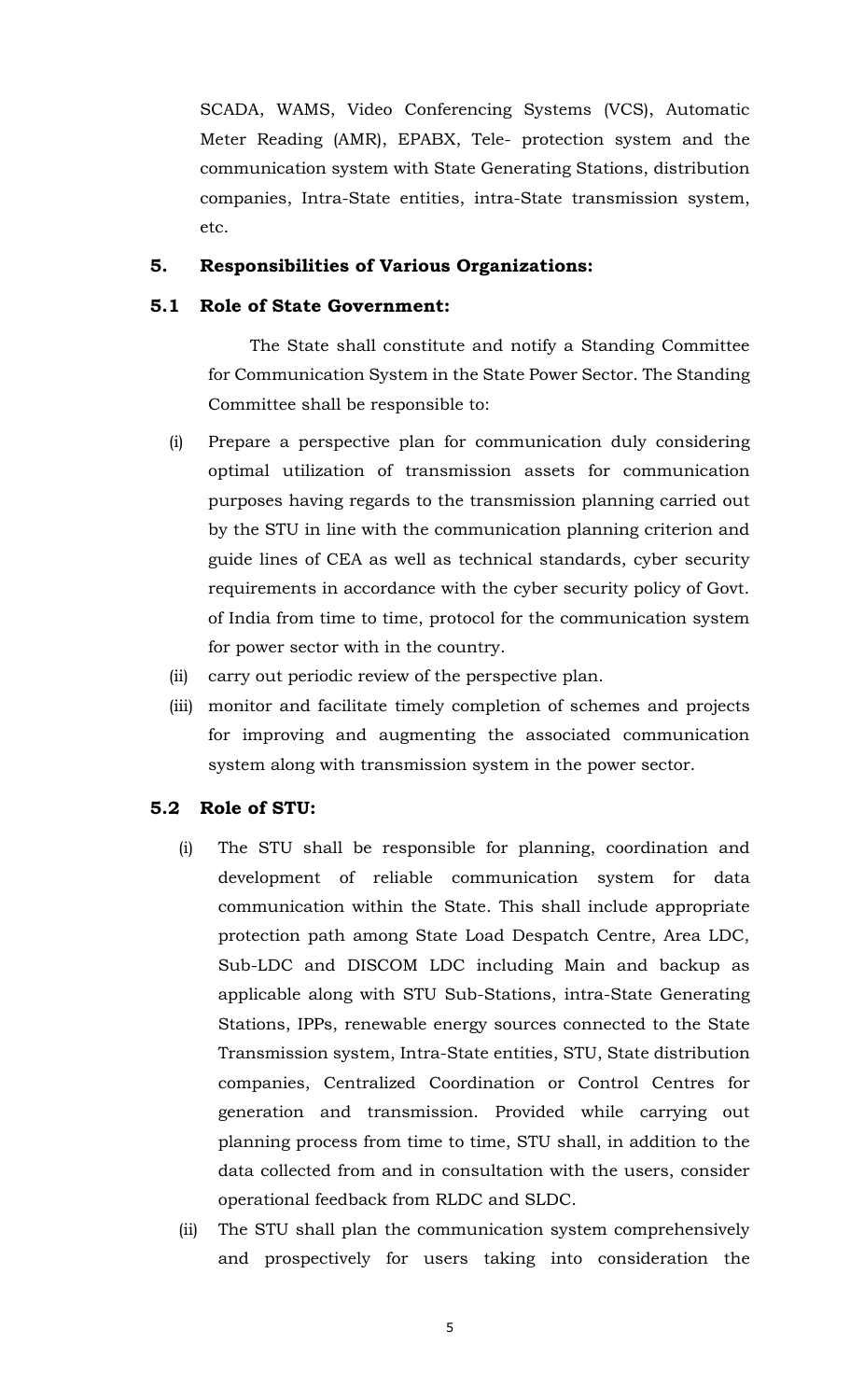requirement of the expected nodes in consultation with Standing Committee to be constituted for the purpose.

- (iii) The STU shall integrate communication planning with transmission and generation projects planning in the State in a comprehensive manner.
- (iv) The STU shall discharge the above function in consultation with the, SLDC, State Generating Stations, Distribution licensees, intra-state transmission licensees and intra-state entities.
- (v) The STU, shall provide access to its communication node to interface the wideband network being implemented by State Transmission Utilities to have a single interconnected network and shall coordinate with Intra-State Utilities for the interface requirement.
- (vi) STU shall be the Nodal Agency for supervision of communication system in respect of intra-State communication system and will implement centralized supervision for quick fault detection and restoration. STU shall prepare Procedure for same and submit to Commission for approval within 120 days of notification of these Regulations.
- (vii) The STU in consultation with Inter-state transmission licensee(s), distribution licensees, State generating stations and other intra-State entities shall carry out the integrated planning for development of backbone communication systems providing interfaces to wideband communication network of these entities at interface nodes.
- (viii) The STU shall provide access to its wideband network for grid management and asset management by all users.
- (ix) The STU shall extend the required support to Control Centres for integration of communication system at respective ends.

#### **5.3 Role of State Load Despatch Centre:**

SLDC shall issue guidelines with the approval of Commission on "Availability of Communication System" in consultation with intra-state transmission licensees, distribution licensees, State generators, STU and other stakeholders within a period of two months from the date of notification of these regulations.

- (i) The SLDC shall certify availability of communication equipment for STU, intra-state generators, SLDCs based on the data furnished by the intra-state entities.
- (ii) The SLDC shall monitor instances of non-compliance of these regulations, as amended from time to time, and make endeavour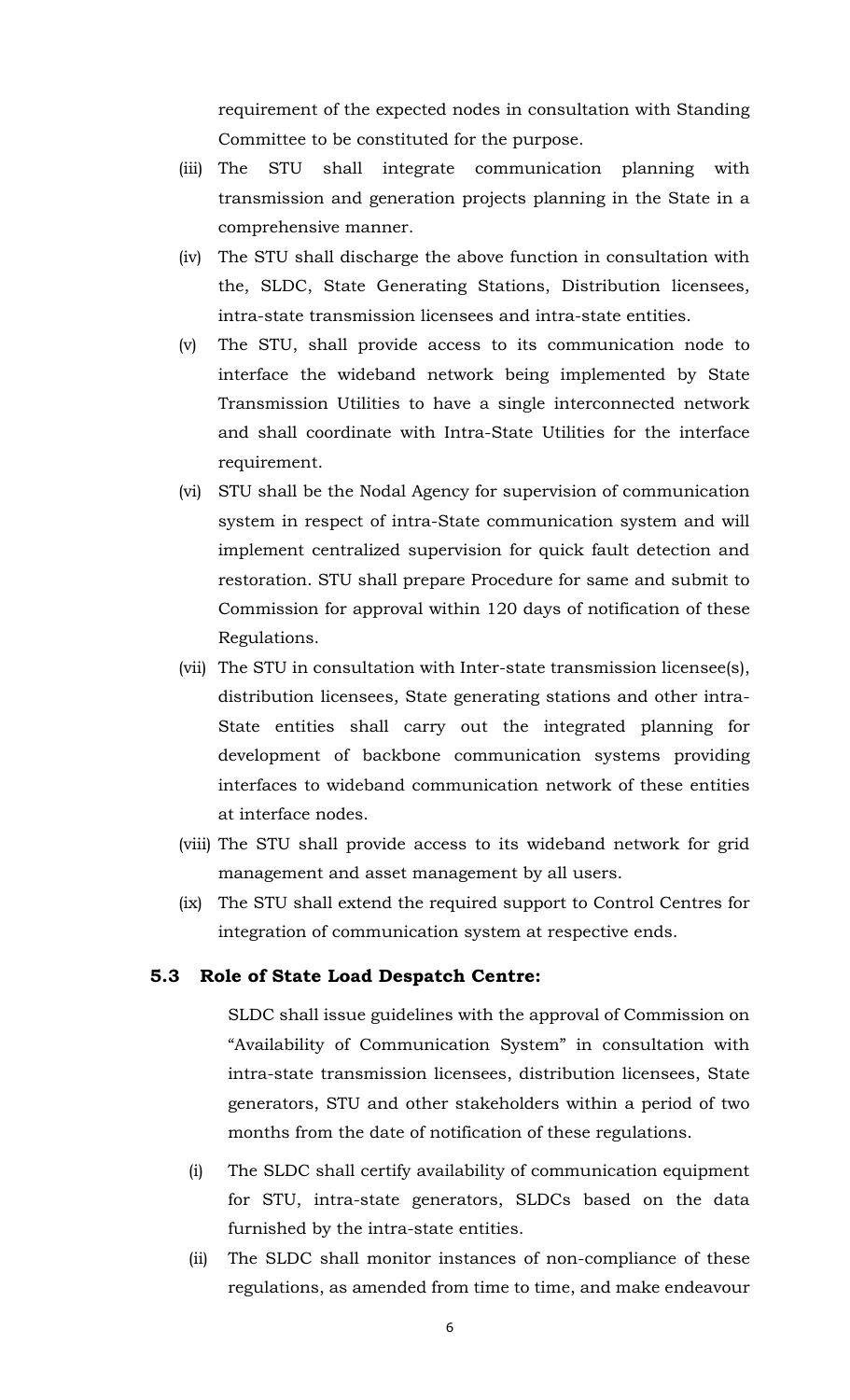to sort out the issues in the respective area in such a manner that cases of non-compliance are prevented in future.

Provided that the unresolved issues and non-compliance of any of the provisions of these regulations shall be reported by the SLDC to the Commission.

- (iii) The SLDC shall be responsible for outage planning for communication system in its State and shall process outage planning such that uninterrupted communication system is ensured.
- (iv) SLDC shall be nodal agency for integration of Communication System in the Intra-State network, distribution system and generating stations at SLDC end for monitoring, supervision and control of Power System and adequate data availability in real time.

SLDC shall prepare and issue guidelines, in line with guidelines issued by NLDC, with the approval of the Commission on the "Interfacing Requirements" in respect of terminal equipment, RTUs, SCADA, PMUs,

Automatic Generation Control (AGC), Automatic Meter Reading (AMR) Advanced Metering Infrastructure (AMI), etc. and for data communication from the User's point to the respective control centre(s) based on technical standards issued by Central Electricity Authority within 60 days of issuance of technical standards.

(v) SLDC shall provide operational feedback to STU.

## **5.4 Role of Users:**

The Users as defined in these regulations shall be responsible for provision of compatible equipment along with appropriate interface for un-interrupted communication with the concerned control centres and shall be responsible for successful integration with the communication system provided by CTU or STU for data communication as per guidelines issued by NLDC/RLDC/SLDC.

Provided that the users may utilize the available transmission infrastructure for establishing communication up to nearest wideband node for meeting communication requirements from their stations to concerned control centres.

Provided that the Users shall also be responsible for expansion /up- gradation as well as operation and maintenance of communication equipment owned by them.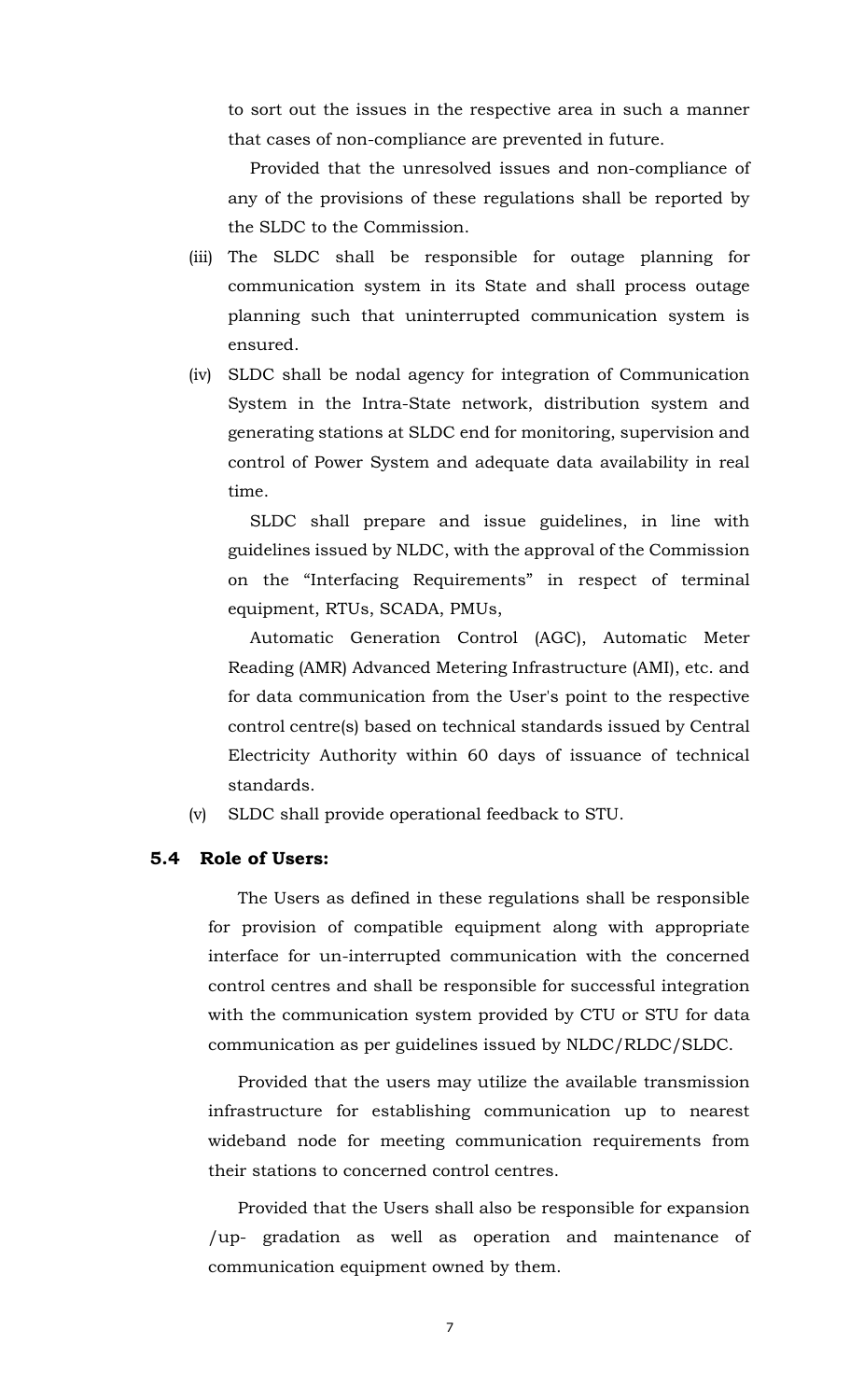# **6 Boundary of the Communication System**

#### **6.1 Intra-State Communication System:**

- (i) SLDC ( State Inter-connection)
- (ii) STU
- (iii) Distribution Companies
- (iv) State Generating Stations including renewable generators connected to State network.
- (v) Sub-stations of STU and State Transmission licensees

## **7. Periodic Testing of the Communication System:**

All users that have provided the communication systems shall facilitate periodic testing of the communication system in accordance with procedure for maintenance and testing to be prepared by STU in consultation with CTU within 120 days of notification of these Regulations and approved by the Commission. Testing process for communication network security should also be included even for third party system if exists in accordance with procedure for maintenance and testing to be prepared by STU in consultation with CTU and approved by Commission.

# **8. Periodic Auditing of Communication System:**

The SLDC shall conduct performance audit of communication system annually as per the procedure laid down for the purpose. Based on the audit report SLDC shall issue necessary instructions to all stakeholders to comply with the audit requirements within the stipulated time. An Annual Report on the audit carried out by the SLDC shall be submitted to the Commission within one month of closing of the financial year.

# **9. Fault Reporting:**

- (i) SLDC, in case of outage of telemeter data or communication failure, shall inform the respective user so that the user shall ensure healthiness of its communication system. In case outage pertains to fault in communication system of other user, the user shall lodge complaints for failure of the communication to the communication system owner for quick rectification of the same.
- (ii) The communication provider shall explore the possibility for route diversion on the existing facility in close co-ordination with concerned provider in case the fault restoration is prolonged. No separate charges shall be paid for such route diversion or channel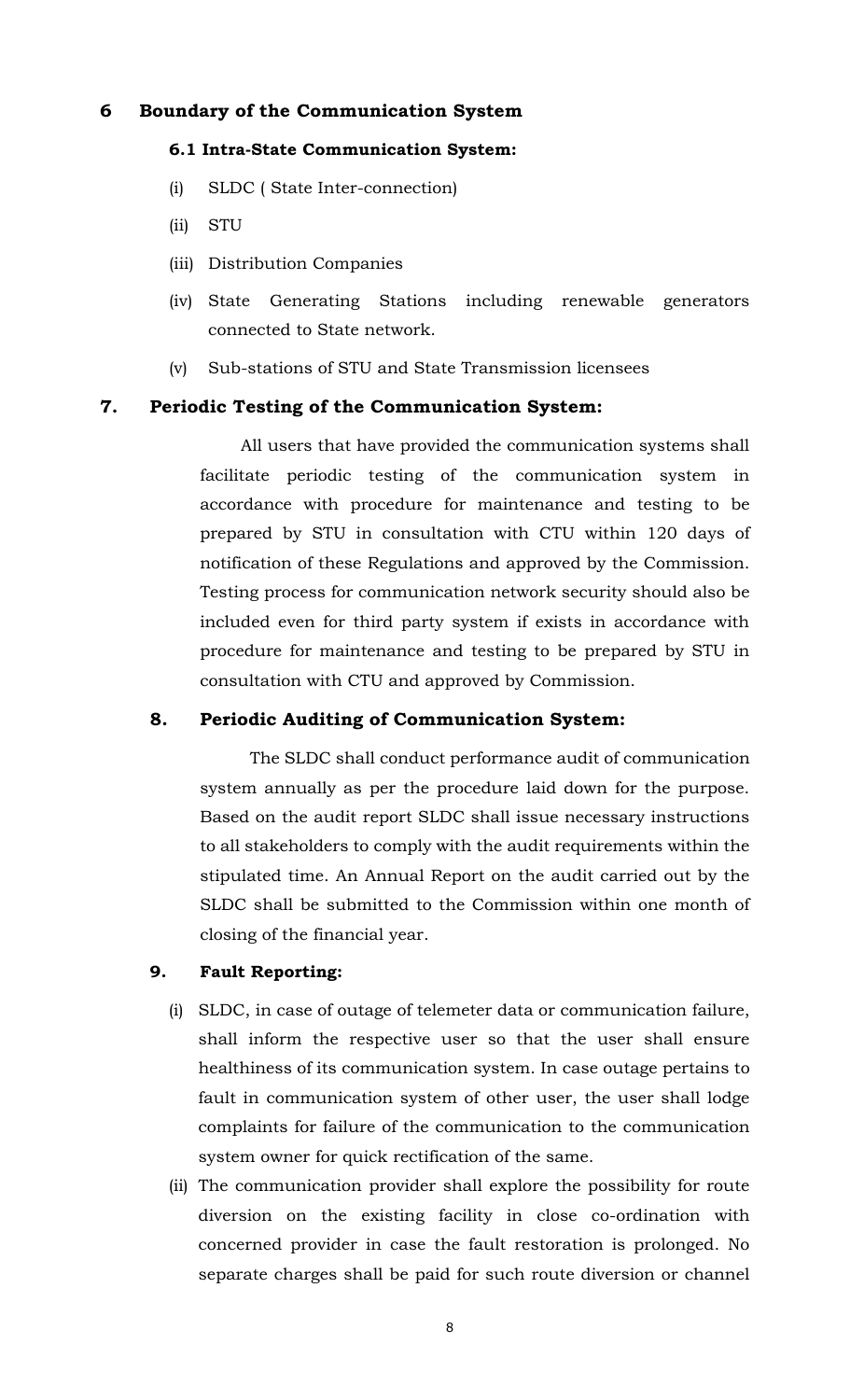re-allocation. However, such re-routing shall be discontinued forthwith once the original channel is restored.

# **10. Communication System Availability:**

All users of SLDCs, STUs shall maintain the communication channel availability at 99.9% annually for the fibre-based communication network and 90% for the communication system based on PLCC. Provided that with back up communication system, the availability of communication system should be 100%.

# **11. Cyber Security:**

- (i) Communication infrastructure shall be planned, designed and executed to address the network security needs as per standard specified by CEA and shall be in conformity with the Cyber Security Policy of the Govt. of India, issued from time to time.
- (ii) SLDC, shall monitor case of cyber security incidences and discuss them with stake holders' level and take necessary action as deemed appropriate.
- (iii) SLDC shall ensure that third party cyber security audits shall be conducted periodically (period to be decided at SLDC) and appropriate measures shall be implemented to comply with the findings of the audits. The audits shall be conducted by certified third party auditors.

# **12. Guidelines/Procedures to be issued by different entities under these Regulations:**

- **12.1**The following entities shall be responsible for preparation, consultation and finalization of the Guidelines / Procedure required under these Regulations:
	- (i) SLDC shall prepare Guidelines on "Interfacing Requirements" in terms of Regulation 5.3 of these Regulations.
	- (ii) SLDC shall prepare Procedure on "Centralized supervision for quick fault detection and restoration" in consultation with STU and on Maintenance and testing of communication system.
	- (iii)SLDC shall prepare Guidelines on "Availability of Communication system" in terms of Regulation 5.3 of these Regulations.
- **12.2** All the entities shall post the draft Guidelines/ Procedure on its website and invite comments from the general public and stakeholders and finalise the guidelines after considering the comments received from them. The entities, while seeking approval of the Commission, shall submit a statement indicating its views